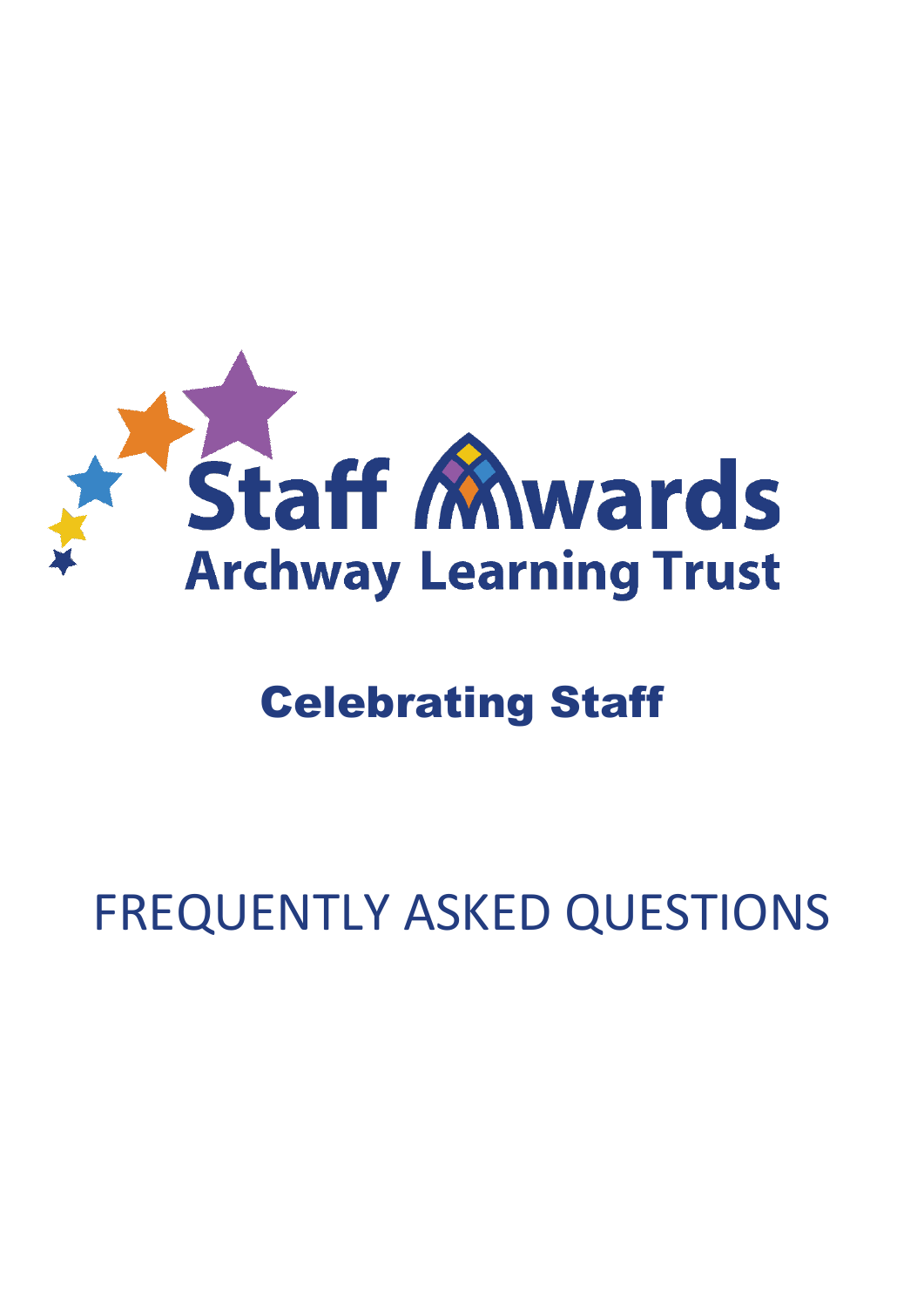

#### **Who can enter?**

The awards are open to all staff within our family of academies.

#### **How do I submit a nomination?**

The nomination form is online, please visit: [www.archwaytrust.co.uk](http://www.archwaytrust.co.uk/) . Please consult the category guide before completing your entry. One completed online nomination form is required per entry.

#### **Who do I contact if I have a query?**

Please email awards@archwaytrust.co.uk .

#### **When is the closing date for entries?**

Noon, Wednesday, 27<sup>th</sup> April 2022

#### **How much does it cost to enter the awards?**

Entry is free.

#### **What period do these awards relate to?**

Our trustees will be looking for outstanding examples of best practice during the 2020/21 and 2021/22 academic year. You may make references to activities which have taken place prior to this, but the substantive impact but have taken place within this time. The only exception to this rule is for the achievement award.

#### **Can I nominate a person for more than one category?**

You can nominate a person for as many categories as you wish, but you must complete a separate nomination form for each category.

#### **How will I know that my nomination form has been received?**

Once you have submitted your entry you should see a 'Thank you for submitting your nomination' message. If you don't and want to check that nomination has been received, email [awards@archwaytrust.co.uk.](mailto:awards@archwaytrust.co.uk)

#### **How will I and the nominee know they have been shortlisted?**

The outcome of the trustees' review of submissions will take place by  $11<sup>th</sup>$  May 2022. Those shortlisted will be informed via email by Friday, 27<sup>th</sup> May 2012.

#### **How are the entries judged?**

A panel of judges will consist of the Archway Learning Trust Trustees. If a trustee is nominated for the Governance award, they will be excluded from the shortlisting and decision process for that category. The remaining panel members will make both the shortlisting and final decision.

#### **When are the winners announced?**

The announcement of the winners will be made at the awards ceremony on Thursday 21 July 2022.